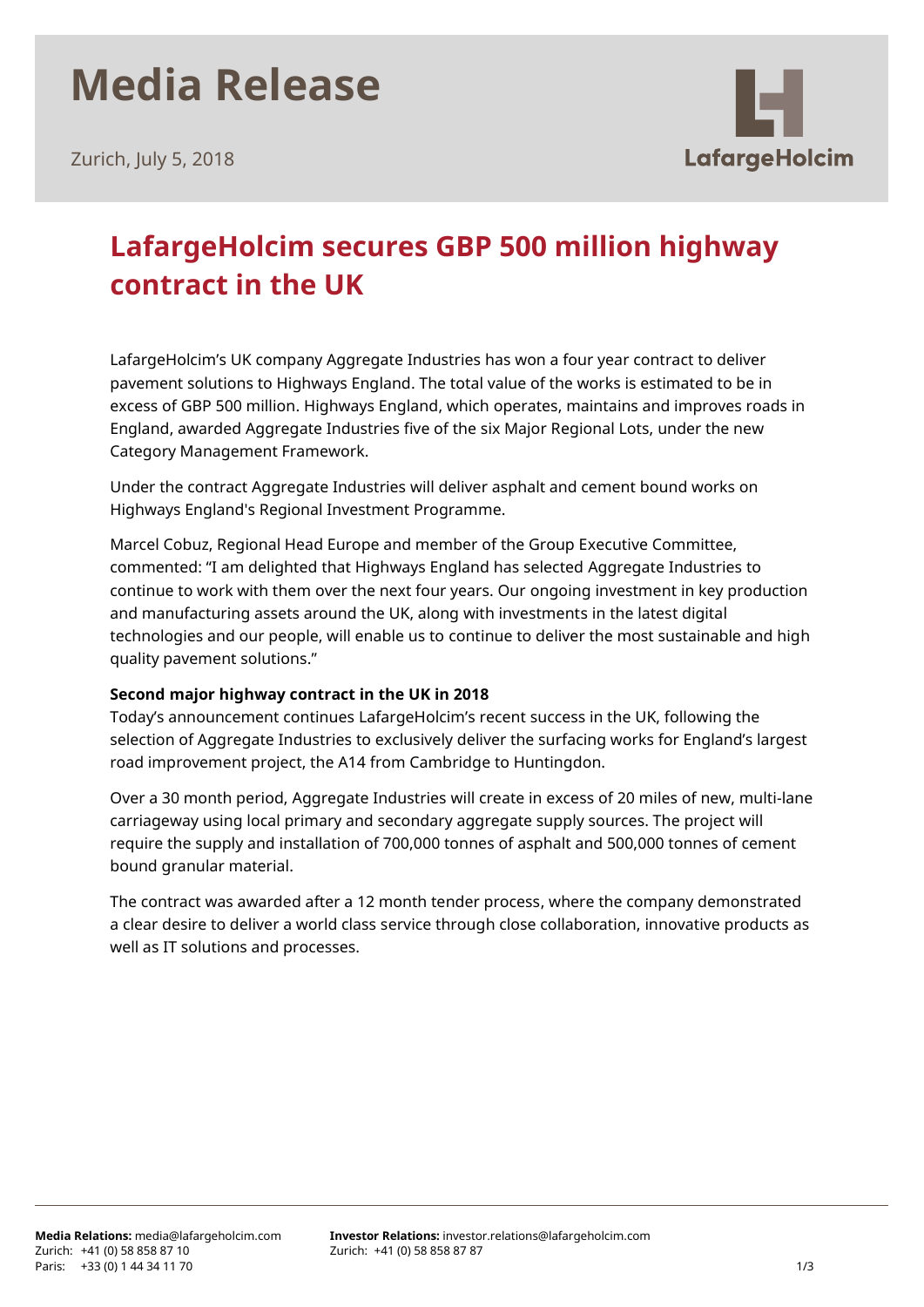### **Media Release**





Photo: A14 works

#### **About LafargeHolcim**

LafargeHolcim is the leading global building materials and solutions company serving masons, builders, architects and engineers all over the world. Group operations produce cement, aggregates and ready-mix concrete which are used in building projects ranging from affordable housing and small, local projects to the biggest, most technically and architecturally challenging infrastructure projects. As urbanization increasingly impacts people and the planet, the Group provides innovative products and building solutions with a clear commitment to social and environmental sustainability. With leading positions in all regions, LafargeHolcim employs approximately 80,000 employees in around 80 countries and has a portfolio that is equally balanced between developing and mature markets.

For more information please visit [www.lafargeholcim.com](http://www.lafargeholcim.com/) Follow us on Twitter [@LafargeHolcim](https://twitter.com/lafargeholcim)

#### **About Aggregate Industries**

Aggregate Industries is a leading player in the construction and infrastructure industries. It produces and supplies a wide range of construction materials including aggregates, asphalt, ready-mixed concrete and precast concrete products. It also produces, imports and supplies cementitious materials and offers a national road surfacing and contracting service.

It prides itself on best practice in sustainability having become the first company to be certificated to BES 6001, The Framework Standard for the Responsible Sourcing of Construction Products, developed by the BRE (Building Research Establishment) and a founding member of